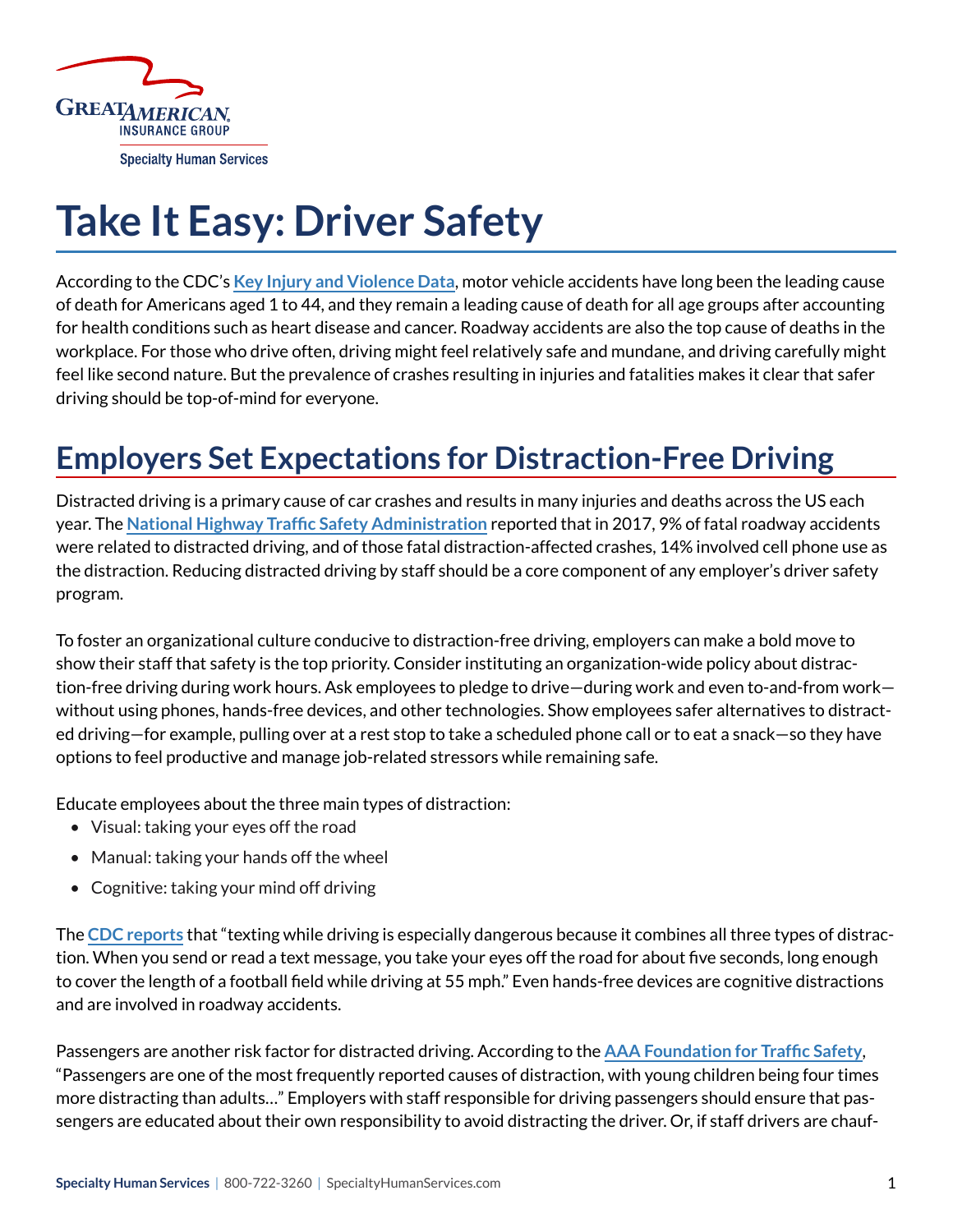feuring children, consider enacting a policy that requires one or more adult staff members to accompany a staff driver in order to manage the young passengers.

# **Establishing a Safe Driving Program**

Managing distracted driving is just one component of driver safety. Employers should strive to establish a comprehensive driver safety program that encompasses management controls, safety policies, driver qualification and training, fleet vehicle selection and maintenance, and more. Explore the **[driver safety program guidelines](https://www.greatamericaninsurancegroup.com/docs/default-source/loss-prevention/f13850-motor-vehicle-operators-1-20-16-web.pdf?sfvrsn=4d6a77b1_7)** recommended by Great American Insurance Group, and find additional driver safety resources in Great American Insurance Group's **[Driver Safety Library](https://www.greatamericaninsurancegroup.com/for-businesses/tools/loss-prevention/loss-prevention-library/lp-library-driver-safety/1)**, which offers information about fleet operations, defensive driving, safety in 15-passenger vans, and more.

Employers can also start revamping their driver safety practices by reviewing the tenets below.

## **Systematically Screen Drivers**

Before an employer allows any employee or volunteer to drive on behalf of the organization, each driver candidate should be screened thoroughly to ensure that the best available drivers are selected. Establish a **[driver qual](https://www.greatamericaninsurancegroup.com/docs/default-source/loss-prevention/f13853_(2-08)driverqualificationfordriversofautomobile.pdf?sfvrsn=566a77b1_5)[ification program](https://www.greatamericaninsurancegroup.com/docs/default-source/loss-prevention/f13853_(2-08)driverqualificationfordriversofautomobile.pdf?sfvrsn=566a77b1_5)** as recommended by Great American Insurance Group, and be sure to conduct an **[on-the-road](https://www.greatamericaninsurancegroup.com/docs/default-source/loss-prevention/f13532b-lp-road-test-evaluation-1-16-web.pdf?sfvrsn=2a7e77b1_6)  [evaluation](https://www.greatamericaninsurancegroup.com/docs/default-source/loss-prevention/f13532b-lp-road-test-evaluation-1-16-web.pdf?sfvrsn=2a7e77b1_6)** before any new hire begins their driving duties.

# **Reduce Drowsy Driving**

The US Department of Transportation maintains **[Hours of Service Regulations](https://cms8.fmcsa.dot.gov/regulations/hours-service/summary-hours-service-regulations)** that limit the amount of time staff can stay behind the wheel between breaks and time off duty. Employers whose staff members drive often or in long shifts should consider setting drive time policies as well, to prevent drowsy driving. Driving while tired is as dangerous as driving drunk. Some drowsy drivers try to stay awake by listening to loud music, blasting cold air conditioning, or opening a window to feel the breeze, but research shows that none of these quick fixes actually work. When feeling sleepy, the only real solution is to pull over and take a short nap. It's safer and more productive for employers to prevent drowsy driving in the first place.

# **Fortify Your Fleet**

Selecting appropriate vehicles and proactively maintaining those vehicles is key to executing programs and operations while ensuring driver safety. Take advantage of fleet management resources available from Great American Insurance Group, including a **[Pre- and Post-Trip Vehicle Condition Report](https://www.greatamericaninsurancegroup.com/docs/default-source/loss-prevention/f13641-lp-pre-and-post-trip-vehicle-inspection-report-1-16-web.pdf?sfvrsn=877477b1_6)**, and guidelines for a **[Fleet Accident](https://www.greatamericaninsurancegroup.com/docs/default-source/loss-prevention/f13726-lp-fleet-accident-review-board-1-16-web.pdf?sfvrsn=187477b1_6)  [Review Board](https://www.greatamericaninsurancegroup.com/docs/default-source/loss-prevention/f13726-lp-fleet-accident-review-board-1-16-web.pdf?sfvrsn=187477b1_6)** and **[Driver Accident Review](https://www.greatamericaninsurancegroup.com/docs/default-source/loss-prevention/f13493driver-accident-review.pdf?sfvrsn=a17e77b1_4)**. Also be sure to manage risk associated with **[driver-owned vehicles](https://www.greatamericaninsurancegroup.com/docs/default-source/loss-prevention/f13852_(2-08)driverownedleasesvehiclesusedfor.pdf?sfvrsn=5b6a77b1_5)** used for business purposes, including securing the right **[insurance coverage](https://www.greatamericaninsurancegroup.com/docs/default-source/loss-prevention/f13901-lp-managing-non-owned-and-hired-auto-exposures.pdf?sfvrsn=dc6977b1_4)**. Managing a fleet is no small task, so don't forget the little things, like supplying fleet vehicles with **[emergency kits](https://www.nsc.org/home-safety/safety-topics/emergency-preparedness/car-kit)** in case drivers experience a crash, a breakdown, wild weather, or other roadway hazards.

### **Practice Proven Safety Protocols**

Educate staff members and empower them to practice proven safety protocols like these when driving for work:

### **Banish Backing Up**

**[Kids and Cars](https://www.kidsandcars.org/how-kids-get-hurt/backovers/)** estimate that at least fifty children are backed over by vehicles every week. Some drivers can reduce back-up accidents by relying on a rear-view camera or back-up sensor installed in the vehicle, but these tech enhancements still offer a limited view of what's going on behind a vehicle. Instead of encouraging backing up